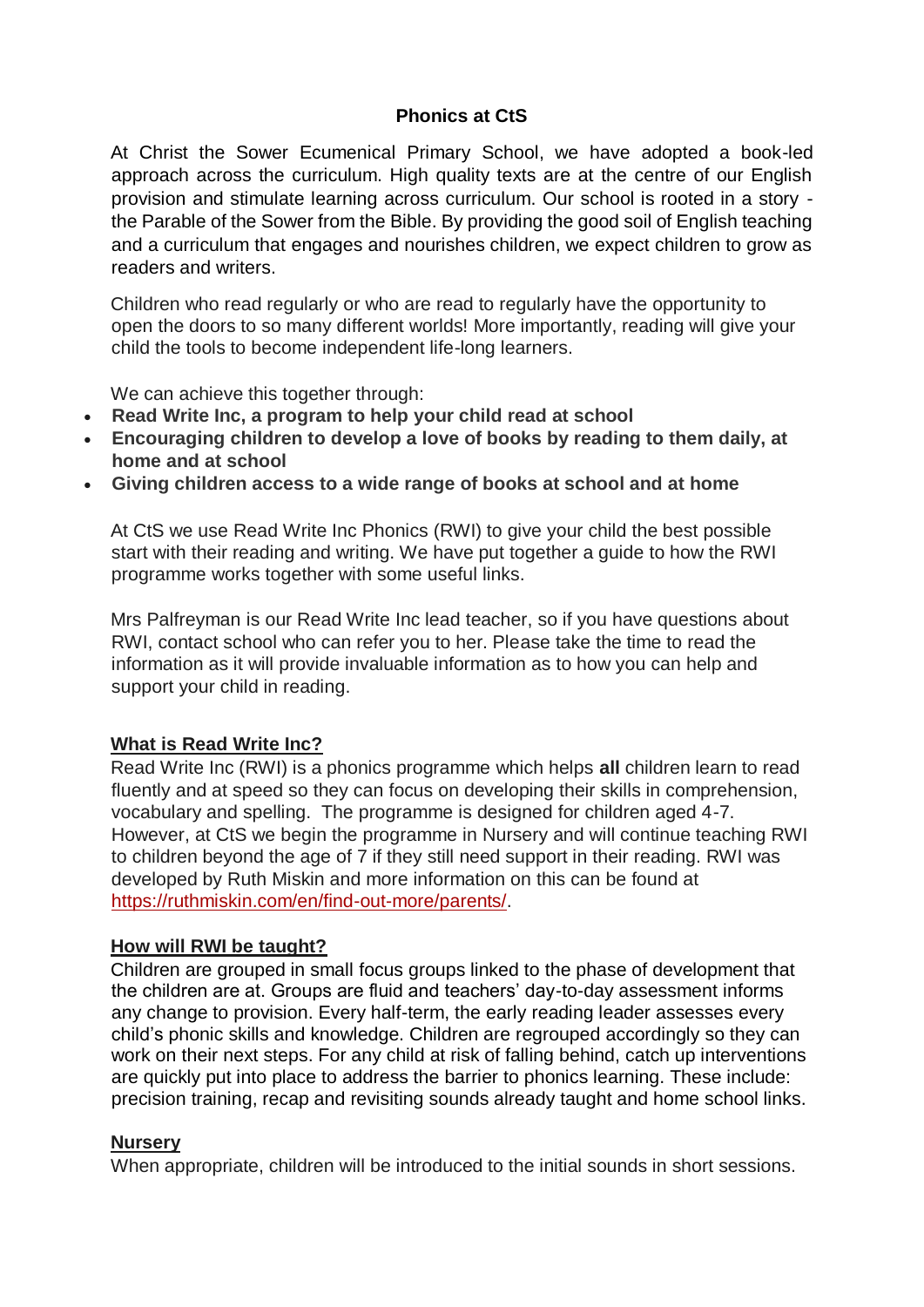# **Reception**

In Reception all children will learn how to 'read' the sounds in words and how those sounds can be written down.

# *Reading*

The children:

- learn 44 sounds and the corresponding letters/letter groups using simple picture prompts – see below
- learn to read words using Fred talk and sound blending
- read from a range of storybooks and non-fictions books matched to their phonic knowledge
- work well with partners
- develop comprehension skills in stories by discussing and answering questions

# *Writing*

The children:

- learn to write and form the letters/letter groups which represent the 44 sounds with the help of fun phrases
- learn to write words by using Fred Talk
- learn to build sentences by practising sentences out loud before they write

# *Talking*

The children work in pairs so that they:

- answer every question
- practise every activity with their partner
- take turns in talking and reading to each other
- develop ambitious vocabulary

# **Year One & Year Two**

Children follow the same format as Reception but will work on complex sounds and read books appropriate to their reading level. Daily sessions of RWI phonics last approximately half an hour. Once children become fluent speedy readers they will move on to daily Guided Reading sessions.

# **Children will be taught how to read as follows:**

Before you start to teach your child, practise saying the sounds below. These are the sounds we use to speak in English.





We use **pure sounds** ('m' not' muh', 's' not 'suh', etc.) so that your child will be able to blend the sounds into words more easily.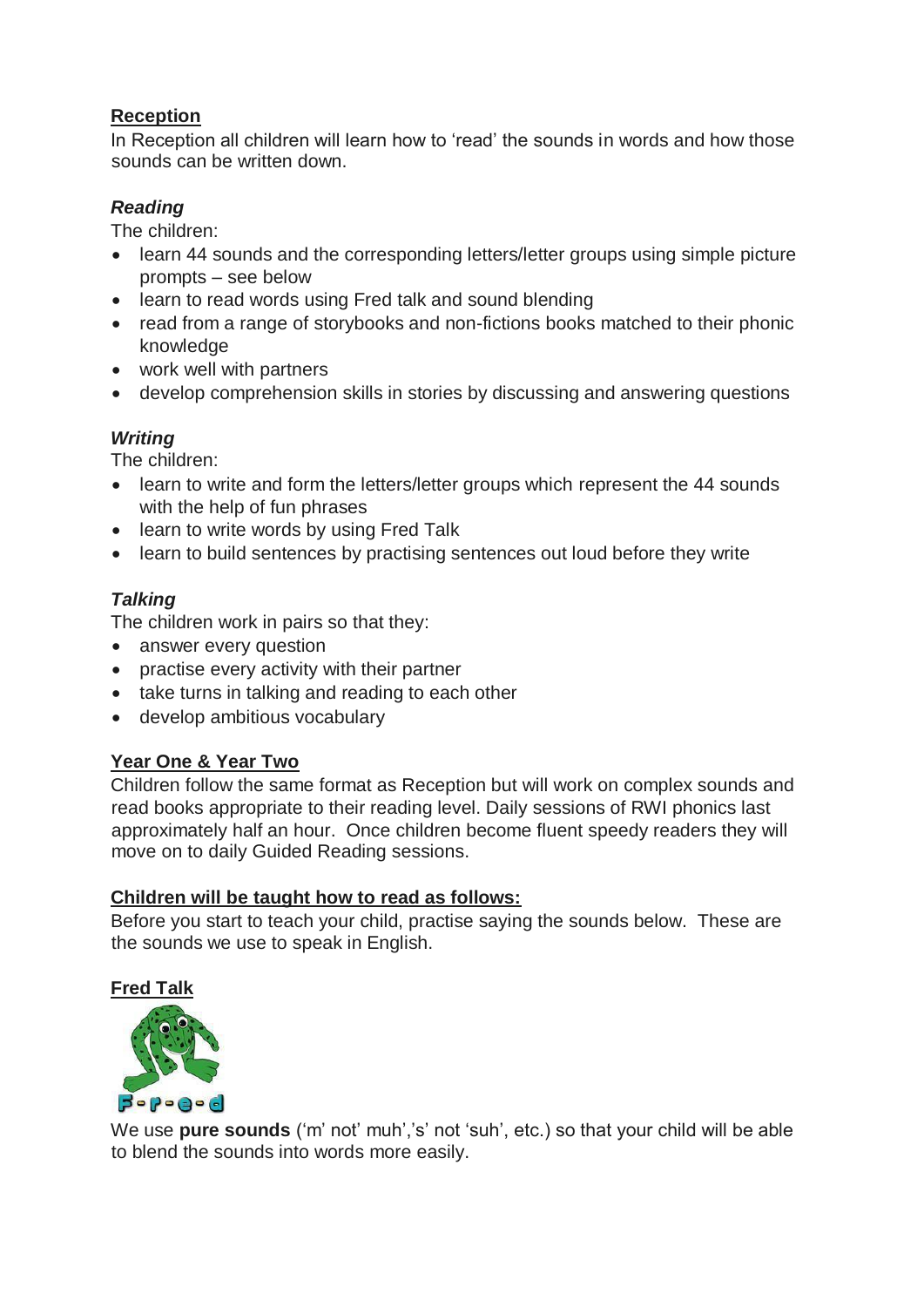This short video is to support you in helping your child pronounce the sounds correctly. <https://www.youtube.com/watch?v=TkXcabDUg7Q>

At school we use a puppet called Fred who is an expert on sounding out words! We call it, 'Fred Talk'. E.g. m-o-p, c-a-t, m-a-n, sh-o-p, b-l-a-ck.

The following video is an example of blending sounds with Fred. [https://www.youtube.com/watch?v=dEzfpod5w\\_Q](https://www.youtube.com/watch?v=dEzfpod5w_Q)

# **The children are taught the sounds in 3 sets.**

# **Step 1:**

**Set 1 Sounds** are taught in the following order together with rhymes to help children form the letters correctly and instantly recognise sounds ready for blending.

| Set 1                   |                                                                  |  |  |  |
|-------------------------|------------------------------------------------------------------|--|--|--|
| <b>Sound</b>            | <b>Rhyme</b>                                                     |  |  |  |
| m                       | Down Maisie then over the two mountains. Maisie, mountain,       |  |  |  |
|                         | mountain.                                                        |  |  |  |
| a                       | Round the apple, down the leaf.                                  |  |  |  |
| S                       | Slide around the snake                                           |  |  |  |
| $\overline{\mathtt{a}}$ | Round the dinosaur's back, up his neck and down to his feet.     |  |  |  |
| t                       | Down the tower, across the tower,                                |  |  |  |
| Īī                      | Down the insects body, dot for the head.                         |  |  |  |
| $\mathsf{I}$            | Down Nobby and over the net.                                     |  |  |  |
| $\overline{\mathsf{p}}$ | Down the plait, up and over the pirates face.                    |  |  |  |
|                         | Round the girls face, down her hair and give her a curl          |  |  |  |
| $\frac{9}{0}$           | All around the orange                                            |  |  |  |
| $\frac{c}{k}$           | Curl around the caterpillar                                      |  |  |  |
|                         | Down the kangaroos body, tail and leg                            |  |  |  |
| lu                      | Down and under the umbrella, up to the top and down to the       |  |  |  |
|                         | puddle                                                           |  |  |  |
| b                       | Down the laces, over the toe and touch the heel                  |  |  |  |
| F                       | Down the stem and draw the leaves                                |  |  |  |
| $\frac{e}{1}$           | Slice into the egg, go over the top, then under the egg          |  |  |  |
|                         | Down the long leg                                                |  |  |  |
| h                       | Down the horse's head to the hooves and over his back            |  |  |  |
| lsh                     | Slither down the snake, then down the horse's head to the hooves |  |  |  |
|                         | and over his back                                                |  |  |  |
| r                       | Down the robot's back, then up and curl                          |  |  |  |
| $\overline{\mathbf{j}}$ | Down his body, curl and dot                                      |  |  |  |
| $\overline{\mathsf{v}}$ | Down a wing, up a wing                                           |  |  |  |
| $\overline{\mathbf{y}}$ | Down a horn, up a horn and under the yak's head.                 |  |  |  |
| W                       | Down, up, down, up the worm.                                     |  |  |  |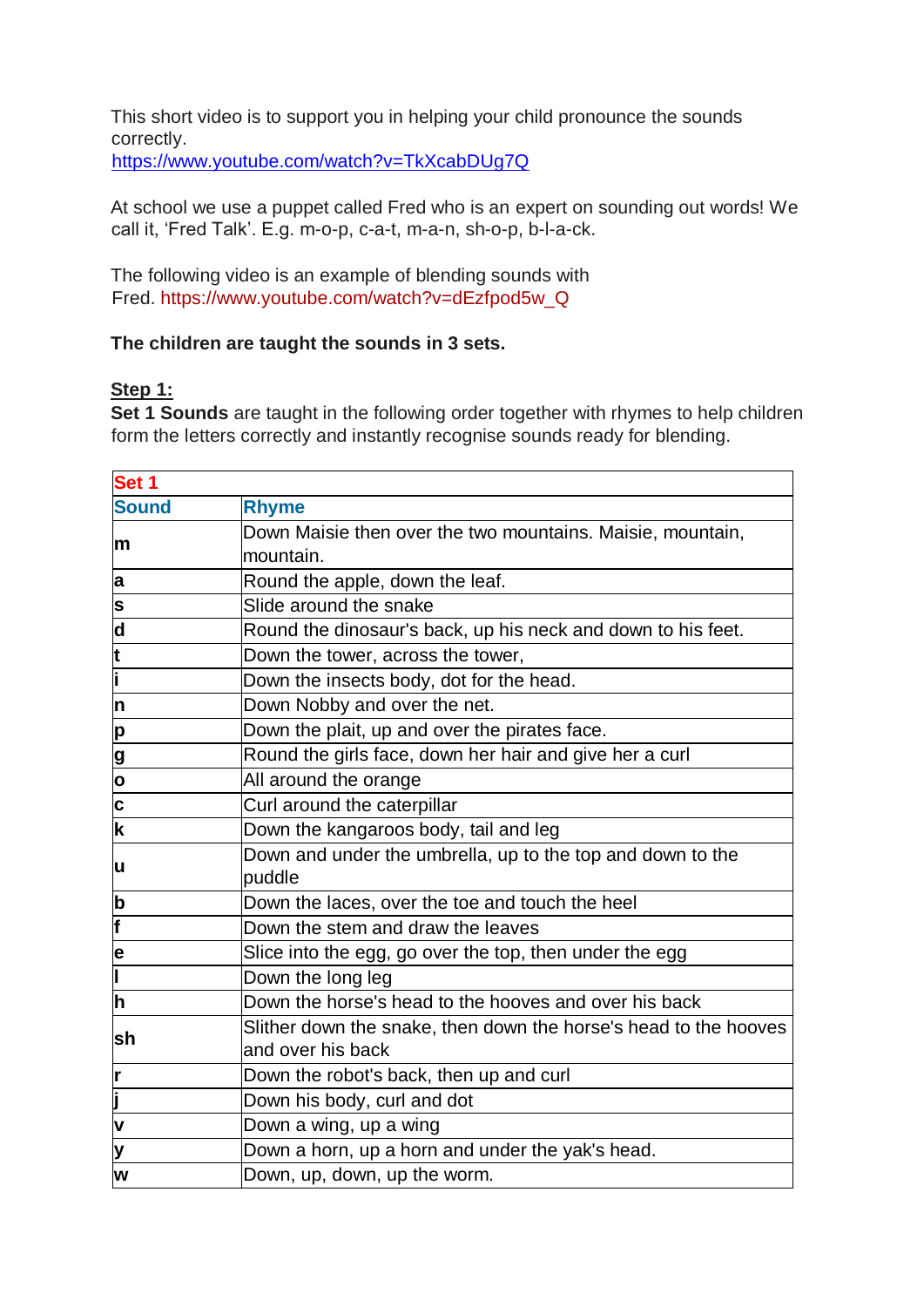| th                                | Down the tower, across the tower, then down the horse's head to |  |  |
|-----------------------------------|-----------------------------------------------------------------|--|--|
|                                   | the hooves and over his back                                    |  |  |
| Iz                                | Zig-zag-zig, down the zip.                                      |  |  |
| <b>ch</b>                         | Curl around the caterpillar,, then down the horse's head to the |  |  |
|                                   | hooves and over his back                                        |  |  |
| qu                                | Round the queen's head, up to her crown, down her hair and curl |  |  |
| $\mathbf{x}$                      | Cross down the arm and leg and cross the other way              |  |  |
| ng                                | A thing on a string                                             |  |  |
| $\overline{\mathsf{h}\mathsf{k}}$ | I think I stink                                                 |  |  |
|                                   |                                                                 |  |  |

### **Please do not use letter names at this early stage.**

Children will also use pictures for each sound to help recognise the sound and then form the shape of the sound.



# **Step 2:**

The children are then taught **Set 2 Sounds** - the long vowels. When they are very confident with all of set 1 and 2 they are taught **Set 3 Sounds.**

| Long vowel<br>sound | <b>Set 2 Speed Sound</b><br>cards<br><b>Teach these first</b> | <b>Set 3 Speed Sound cards</b>            |                       |
|---------------------|---------------------------------------------------------------|-------------------------------------------|-----------------------|
| lay                 | ay: may I play                                                | la-e: make a cake                         | ai: snail in the rain |
| lee                 | ee: what can you see                                          | ea: cup of tea                            | e: he me we she be    |
| ligh                | igh: fly high                                                 | i-e: nice smile                           |                       |
| <b>OW</b>           | ow: blow the snow                                             | o-e: phone home                           | ao: goat in a boat    |
| <b>OO</b>           | oo: poo at the zoo                                            | u-e: huge brute                           | ew: chew the stew     |
| <b>OO</b>           | oo: look at a book                                            |                                           |                       |
| lar                 | ar: start the car                                             |                                           |                       |
| lor                 | or: shut the door                                             | aw: yawn at dawn                          |                       |
| air                 | air: that's not fair                                          | are: share and care                       |                       |
| lir                 | ir: whirl and twirl                                           | ur: nurse for a purse er: a better letter |                       |
| ou                  | ou: shout it out                                              | ow: brown cow                             |                       |
| loy                 | oy: toy for a boy                                             | oi: spoil the boy                         |                       |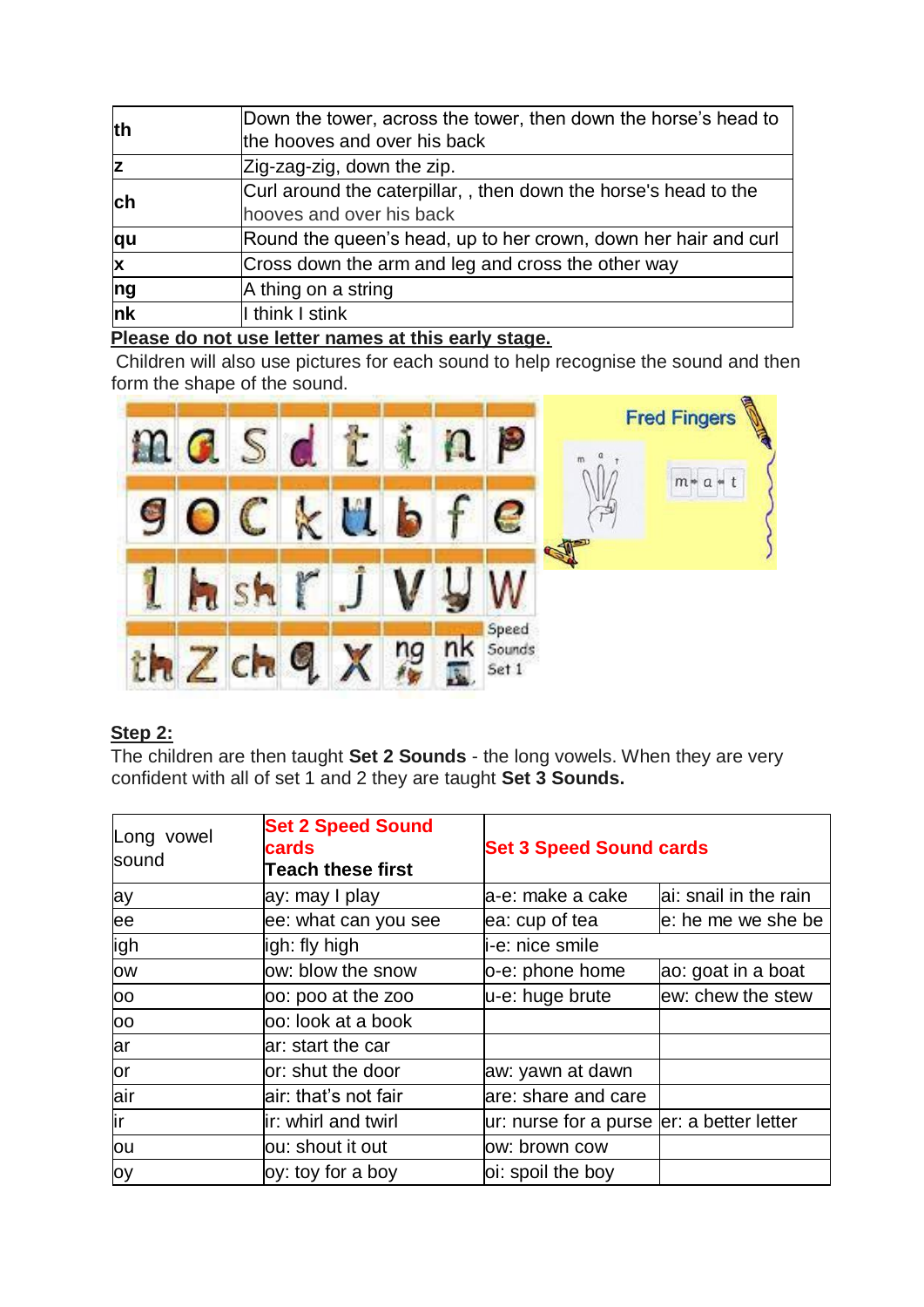| lire | lire: fire fire!         |  |
|------|--------------------------|--|
| lear | ear: hear with your      |  |
|      | lear                     |  |
| lure | $ $ ure: sure it's pure? |  |

### **Nonsense words (Alien words)**



As well as learning to read and blend real words children will have plenty of opportunities to apply their sound recognition skills on reading 'Nonsense words'. These words will also feature heavily in the Year One Phonics Screening check in the summer term. [Click](https://home.oxfordowl.co.uk/at-school/primary-school-assessment-tests/year-1-phonics-screening-check/) [here](https://home.oxfordowl.co.uk/at-school/primary-school-assessment-tests/year-1-phonics-screening-check/) for further information on the Screening check.

# **Step 3:**

Children will be introduced to 'Ditty books' when they successfully begin to read single words. The short vowels should be kept short and sharp: Children use sound-blending (Fred Talk) to read short ditties. They will bring these home once they have read and discussed the book in class. Children will then be challenged to use their developing phonic knowledge to write short sentences. Within all the books children will have **red** and **green** words to learn to help them to become speedy readers. **Red** words are words that are not easily decodable and challenge words to extend children's vocabulary. **Green** words are linked to the sounds they have been learning and are easily decodable.



Dots and dashes represent the sound each letter makes.

Once your child has been introduced and taught these words in school we will send them home for you to continue practising with your child.

During the RWI session children will read the book three times and at each new reading they will have plenty of opportunities to practise using their developing comprehension skills. You may have heard your child talking about '**hold, edit or build a sentence'.**

**Hold a sentence** is an activity that encourages children to remember a whole sentence while focusing on spelling and punctuation.

**Build a sentence** is to give children the opportunity to create their own sentence to that shows the meaning of a word and edit a sentence allows the children to critique a sentence using their knowledge of spelling punctuation and grammar. Children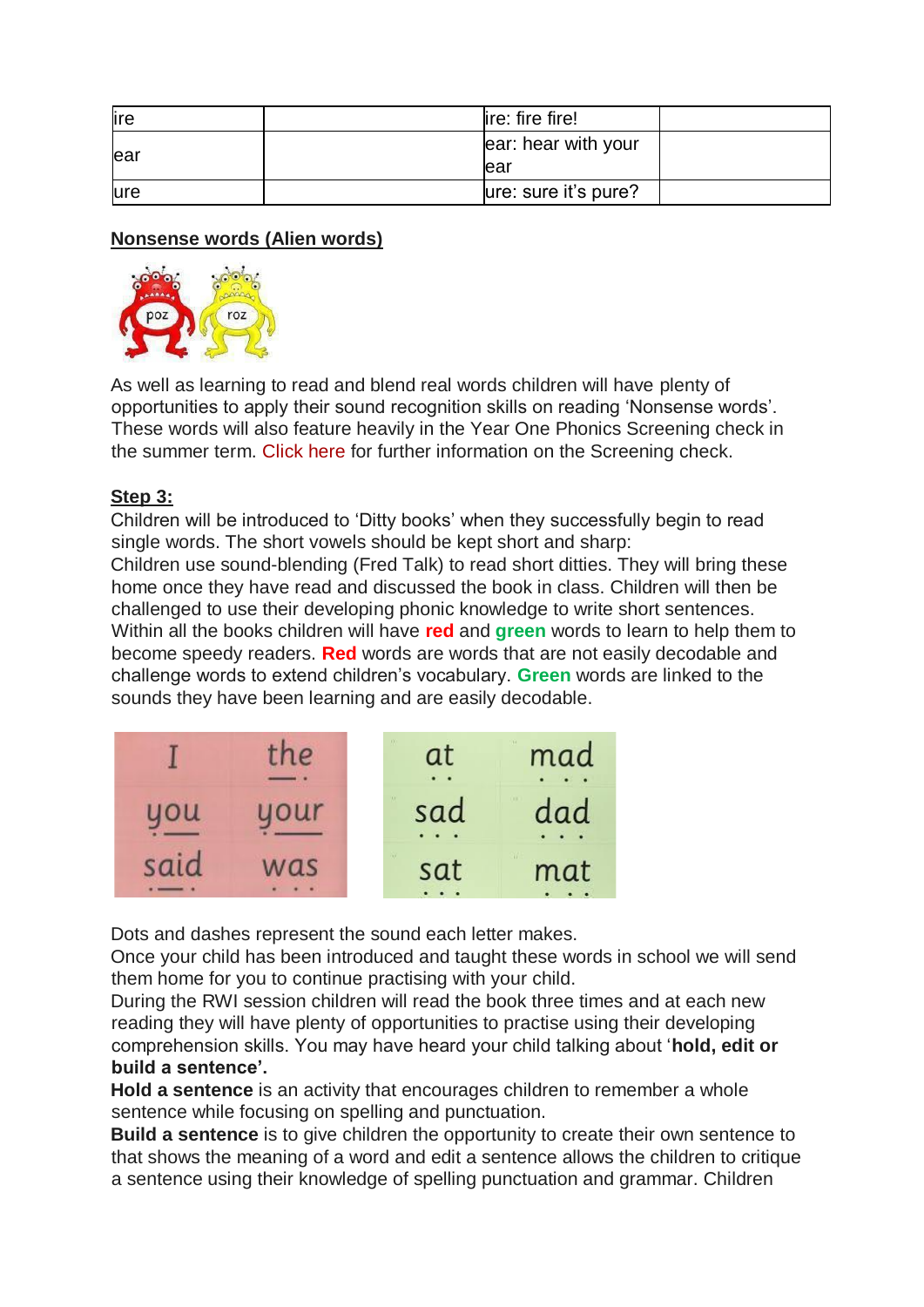complete a longer piece of independent writing, which gives them the opportunity to show off their creativity and to practice their spelling, grammar and punctuation.

**Books in school:** In school the children will be reading the RWI books listed below. The expectation is that all children will leave Year One as confident speedy readers, ready to take on the challenges of Year Two. However, some children may need extra support and your teacher will talk to you about this. We use a range of phonetically decodable books in line with the phases children are working at. For children who are still developing decoding skills, the reading book is phonetically decodable in line with their RWInc phase. In addition, every child has a 'reading' book and a choice book alongside the books they are reading with their teacher.

Alongside this, we use books that are banded to further support reading fluently and with understanding across a wider range of text types.

We have a well-stocked library that is regularly supplemented by the Schools Library Service to ensure our stock is up to date. Every class receives a 'topic box' from the SLS to support reading widely across the curriculum.

| <b>Books</b>          | <b>Year Group Expectations</b> | <b>Green Words in Books</b>   |
|-----------------------|--------------------------------|-------------------------------|
| <b>Red Ditty 1-10</b> | Reception                      | Click here to help your child |
| <b>Green 1-10</b>     | Reception                      | Click here to help your child |
| Purple 1-10           | Reception                      | Click here to help your child |
| <b>Pink 1-10</b>      | Reception/Year One             | Click here to help your child |
| <b>Orange 1-12</b>    | Year One                       | Click here to help your child |
| <b>Yellow 1-10</b>    | <b>Year One</b>                | Click here to help your child |
| <b>Blue 1-10</b>      | <b>Year One</b>                | Click here to help your child |
| <b>Grey 1-13</b>      | <b>Year One</b>                | Click here to help your child |

# **To help at home:**

Your child will start to bring a range of reading books home, which will be closely matched to their phonic ability. Children will often begin reading books which are 'wordless' to encourage the children to retell the story and notice what is happening in text using picture clues. This supports children becoming confident speakers and readers. Please help them to read and give lots of praise! If you have any other questions about RWI, please see your class teacher or Mrs Palfreyman.

# **Phonics Screening Check Year One**

#### **What is the Year 1 phonics screening check?**

The Year 1 phonics screening check is a formal assessment and a way for teachers to check and ensure that children are making sufficient progress with their phonics skills to read words and that they are on track to become fluent readers who can enjoy reading for pleasure and for learning. It will help teachers to identify the